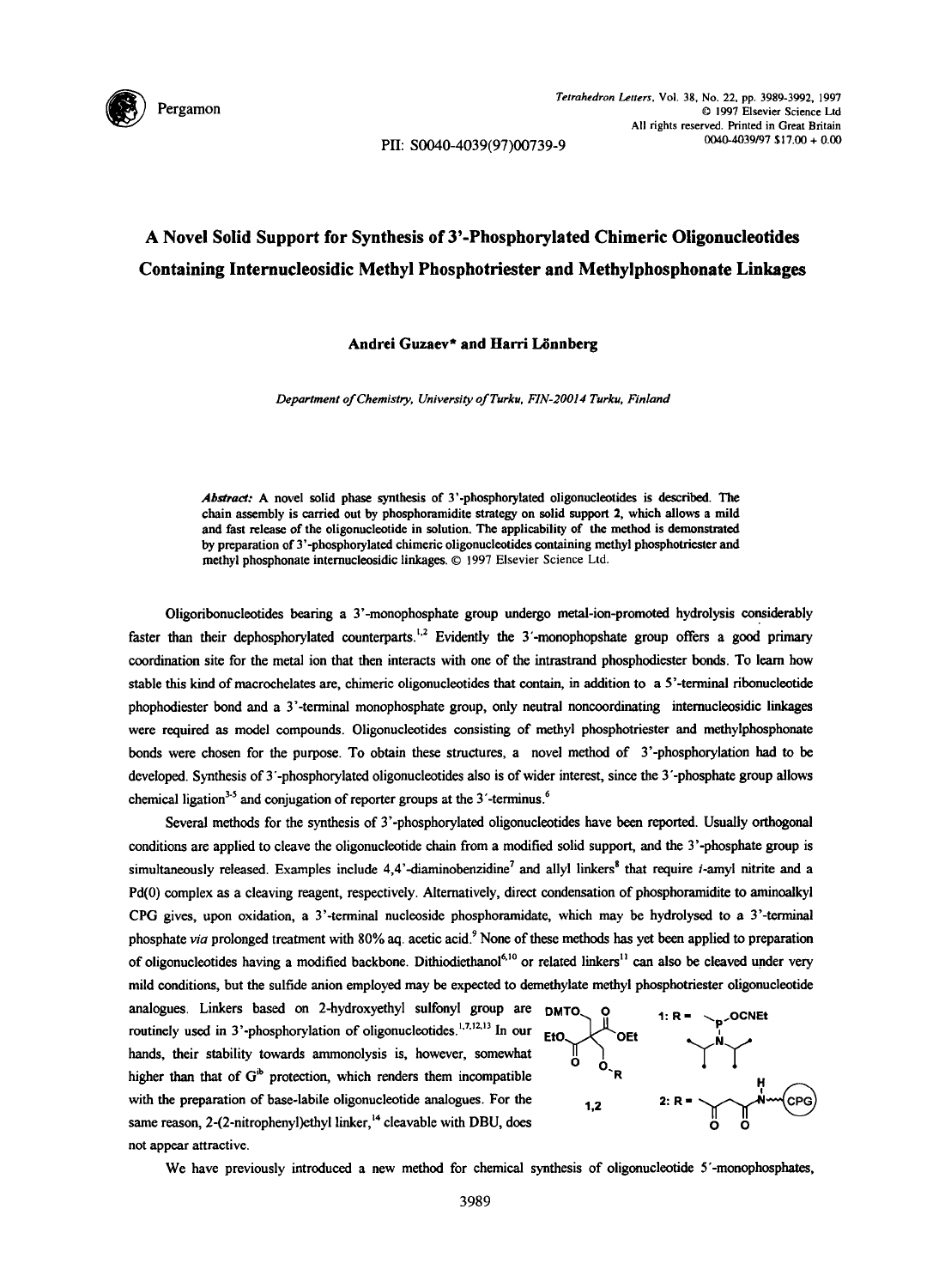which is based on phosphoramidite reagent  $1$ .<sup>15</sup> Detritylation of the attached non-nucleosidic unit and subsequent treatment with a weak base release the 5'-phosphate. We now report on a closely related solid support 2 that extends the same phosphorylation strategy to the 3'-phosphates of oligonucleotides and their methylphosphonate and methyl phosphotriester analogues.



Scheme 1 i: DMT-Cl/Py; ii: malonic acid/DCC/Py; iii: H<sub>2</sub>N-CPG/DIC/Py; iv: Ac<sub>2</sub>O/N**methylimidazole/Py/THF.** 

For the preparation of 2, diethyl 2,2-bis(hydroxymethyl)malonate 3 was selectively dimethoxytritylated to 4, as reported previously<sup>15</sup> (Scheme 1). A malonyl linker, being more base-labile than the commonly used succinyl linker, <sup>16</sup> but less labile than an oxalyl linker,<sup>17</sup> was used to attach 4 to aminoalkylated CPG. Accordingly, 4 was acylated to 5 with malonic acid using  $N$ , $N$ '-dicyclohexyl carbodiimide as a condensing reagent. After evaporation, the residue was dissolved in methylene chloride and washed with aqueous TEAA (pH 8.5) to remove unreaeted malonic acid. At this step, no products of basic hydrolysis (4 or DMT-OH) was detected by TLC. Drying and evaporation gave the crude triethylammonium salt of 5 as a foam, which remained stable at +4°C for several weeks. 5 was immobilized without further purification on beads of long chain aminoalkyl CPG, using N,N'-diisopropyl carbodiimide (DIC) as a condensing agent. Varying the reaction time, two batches of solid support 2 were obtained, having a loading of 22 and 60  $\mu$ mol g<sup>-1</sup>, respectively (assayed by dimethoxytrityl response<sup>16</sup>). These supports were used in standard (0.2 to 1.0  $\mu$ mol) and medium (20 to 40  $\mu$ mol) scale syntheses, respectively.

The applicability of solid support 2 was first verified by running small scale syntheses of oligodeoxyribonueleotides. Two important observations are worth noting. First, initial detritylation of the solid support should be carried out with a solution of trifluoroacetic acid (2% in CH<sub>2</sub>CI<sub>2</sub>) for 25-30 s. We found it more convenient to pass 3 to 5 mL of the acid solution manually from a syringe attached to the synthesis column, followed by washing with dry MeCN, Second, while the phosphite triester moiety obtained by coupling a nueleoside phosphoramidite to the detritylated support is moderately stable towards the capping mixture, the

Table 1. Time Required to Release the Oligonucleotide from Solid Support 2 and Deproteet the 3'-Terminal Phosphate.

| Conditions                    | Time, (in min) required for |          |              |
|-------------------------------|-----------------------------|----------|--------------|
|                               | 90%                         | 95%      | 3'-phosphate |
|                               | cleavage                    | cleavage | deprotection |
| Conc. aq. $NH3-H2O$           | 10                          | 20       | 20           |
| $0.05$ M $K2CO3$ in MeOH      | 40                          | 90       | 180          |
| 50% 1.2-ethanediamine in EtOH | nd                          | < 10     | 600          |

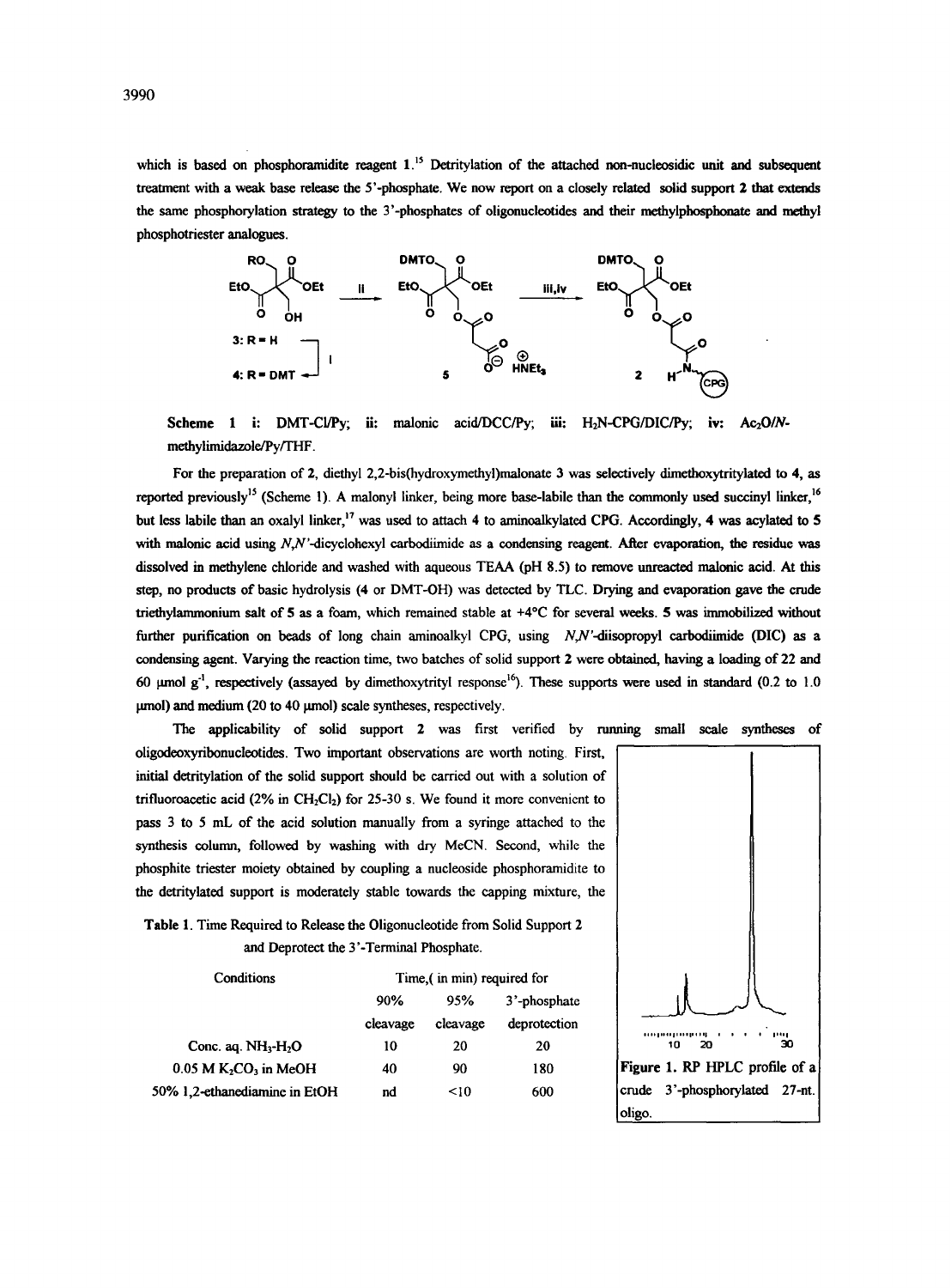corresponding phosphate triester is completely stable toward preparation of a 15 to 40-nt. oligonucleotide. Consequently, the yield is improved when the first synthetic cycle is reprogrammod to have the oxidation step preceding the capping reaction rather than following it. After standard ammonolysis, the reaction mixtures were analysed by RP (DMT-On) and anion exchange (DMT-Off) HPLC. The main product was found to be identical with that obtained by using commercially available reagents.<sup>13</sup> Moreover, the quality of synthesis was very similar in both cases. As an example, an RP HPLC profile of a crude 27-nt. oligodeoxynucleotide (DMT-CAG TCT ACG ACC ATG ATG TTC GTT CAGp) synthesized on 2 is shown in Figure 1.



Next, the release of a model oligonucleotide, DMT-(Tp)<sub>6</sub>, was studied under various conditions compatible with the synthesis of modified oligonucleotides. The results in Table 1 suggest that: (i) in comparison to a suecinyl linker, the use of its malonyl analogue results in considerably faster

ethanediamine/EtOH cleavage of oligonueleotide material from the solid support, and (ii) the subsequent degradation of 7 to 3' phosphorylated 9 (Scheme 2) proceeds considerably less readily than with its 5'-counterpart: the product assigned as 8 appeared as the main peak in all reaction mixtures at early stages of deprotection. Formation of 9 proceeded as fast as cleavage from the solid support in cone. ammonia, took twice as long time in  $K_2CO_3/MeOH$ , and required 10 h in 1,2-

Nevertheless, the data obtained show that solid support 2 is suitable for preparation of both methyl phosphotriester $18$  and  $methylphosphonate <sup>921</sup>$  oligonucleotide analogues. Two oligonucleotides,  $10$  and  $11$ , were synthesized in 0.2 and  $40$   $\mu$ mol scale, and the 5'-terminal DMT protection was removed on the instrument. To obtain the chimeric triester analogue 10, *tert*-butyl hydroperoxide was employed as an oxidizer, $17$  and the capping step was omitted. After



10:  $R = H$ ,  $R' = CH<sub>3</sub>O$ ; 11:  $R = Fpmp$ ,  $R' =$ CH<sub>3</sub>

chain assembly, the solid support was treated with  $0.05$  M K<sub>2</sub>CO<sub>3</sub> in MeOH for 3 h at room temperature.<sup>18</sup> The methanolic solution was neutralized with Dowex 50 (FF), which also resulted in removal of the 2'-O-Fpmp protection. The reaction mixture was separated by RP HPLC to give, after desalting, oligonucleotide 10 in 55% vield.<sup>22</sup>

Synthesis of methylphosphonate analogue 11 was carried out as recommended in *Ref. 19.* Two deprotection schemes were evaluated. A small portion of solid support was treated with 1,2-ethanediamine in EtOH (1:1) for 10 h.<sup>20</sup> Another aliquot was deprotected with cone. aqueous ammonia for 20 min.<sup>21</sup> As no nucleic base deprotection was required, the second step consisting of treatment with 1,2-ethanediamine was omitted. No difference between these two reaction mixtures was found by HPLC analysis, and brief ammonolysis was chosen for deprotection in 40 µmol scale. The product was isolated in 71% yield by HPLC.<sup>22</sup>

The structures of chimeric oligonucleotides 10 and 11 were established by <sup>31</sup>P NMR and MALDI/TOF mass spectrometry, $^{23}$  using 3-hydroxypicolinic acid as a matrix.<sup>24</sup>

In summary, solid support 2 allows efficient synthesis of 3'-phosphorylated oligonucleotides and their methyl phosphotriester and methylphosphonate analogues.